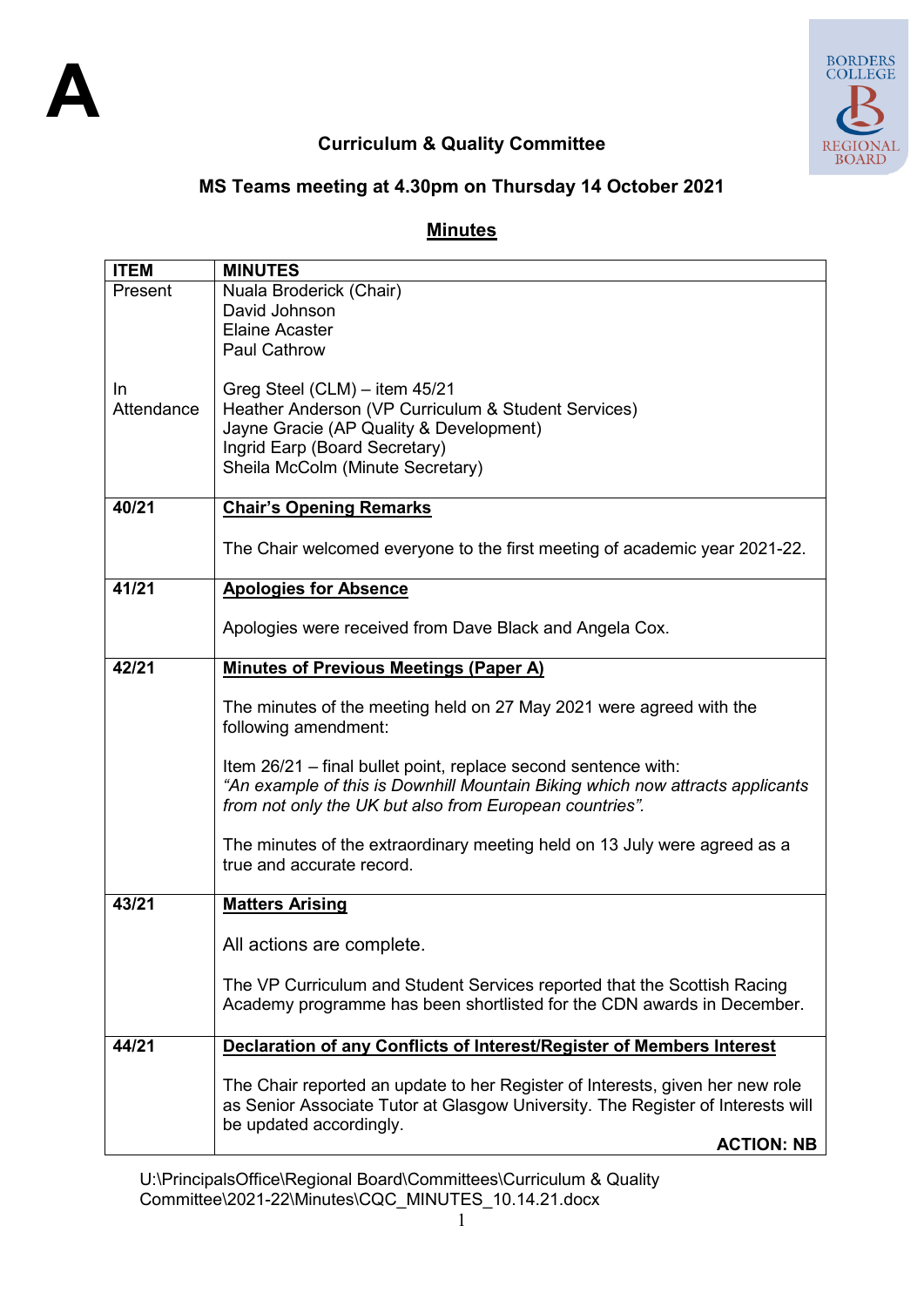| 45/21                                                                                                                                                                               | <b>Presentation: Curriculum Development - Sustainable Construction</b>                                                                                                                                                                                                                                                                                                                                                                                |  |  |  |  |
|-------------------------------------------------------------------------------------------------------------------------------------------------------------------------------------|-------------------------------------------------------------------------------------------------------------------------------------------------------------------------------------------------------------------------------------------------------------------------------------------------------------------------------------------------------------------------------------------------------------------------------------------------------|--|--|--|--|
|                                                                                                                                                                                     | The Committee received a presentation from Greg Steel, Curriculum &<br>Learning Manager - Sustainable Construction.                                                                                                                                                                                                                                                                                                                                   |  |  |  |  |
|                                                                                                                                                                                     | Detail was provided of all programmes offered within the Sustainable<br>Construction Portfolio, including School Academy courses and Foundation<br>Apprenticeship courses. Also construction apprenticeships, which are<br>delivered in partnership with managing agents.                                                                                                                                                                             |  |  |  |  |
|                                                                                                                                                                                     | In response to the climate emergency, short courses in renewable<br>technologies have been developed for delivery from the STEM hub in the<br>Hawick campus.                                                                                                                                                                                                                                                                                          |  |  |  |  |
|                                                                                                                                                                                     | Committee members were very impressed by the amount of developmental<br>work in this area. In response to questions, the following points were clarified:                                                                                                                                                                                                                                                                                             |  |  |  |  |
|                                                                                                                                                                                     | Only some of the training development is industry led. Several employers<br>$\bullet$<br>have requested low energy training but are struggling to fit this in due to<br>busy workloads.                                                                                                                                                                                                                                                               |  |  |  |  |
|                                                                                                                                                                                     | It will be necessary to build up resources to be in a position to deliver the<br>$\bullet$<br>necessary training. Staff are currently working at capacity.<br>It is difficult to keep pace with ever changing demand. SP Energy<br>$\bullet$                                                                                                                                                                                                          |  |  |  |  |
| Networks have provided funding to help develop training programmes.<br>It may be that hydrogen technology training can fit in to existing<br>$\bullet$<br>programmes going forward. |                                                                                                                                                                                                                                                                                                                                                                                                                                                       |  |  |  |  |
|                                                                                                                                                                                     | It will take some time to catch up with the backlog of students from<br>$\bullet$<br>lockdown, e.g. it has been necessary to run additional courses for 3 <sup>rd</sup> year<br>joiners.                                                                                                                                                                                                                                                              |  |  |  |  |
|                                                                                                                                                                                     | The construction industry is busy which can make recruitment of supply<br>$\bullet$<br>staff very challenging. It is difficult to attract the right staff with the right<br>qualifications. Committee members consider this point should be noted in<br>terms of the Strategic Ambition.                                                                                                                                                              |  |  |  |  |
|                                                                                                                                                                                     | <b>ACTION: HA</b><br>Visuals from the visit to the Hawick campus by Jamie Hepburn MSP will be<br>forwarded to the Committee.                                                                                                                                                                                                                                                                                                                          |  |  |  |  |
|                                                                                                                                                                                     | <b>ACTION: GS</b><br>A link to the website article was provided.                                                                                                                                                                                                                                                                                                                                                                                      |  |  |  |  |
|                                                                                                                                                                                     | The Chair thanked G Steel for his presentation and he left the meeting.                                                                                                                                                                                                                                                                                                                                                                               |  |  |  |  |
| 46/21                                                                                                                                                                               | College Performance Indicators 2020-21 (Paper B)                                                                                                                                                                                                                                                                                                                                                                                                      |  |  |  |  |
|                                                                                                                                                                                     | The VP Curriculum and Student Services provided an overview of the College<br>Performance Indicators 2020-21.                                                                                                                                                                                                                                                                                                                                         |  |  |  |  |
|                                                                                                                                                                                     | The PI's will inform the self-evaluation report and will be the focus of the<br>Education Scotland visit on $2 - 4$ November. The College has improved its<br>Learner Success rate by 3.9% from 2019-20 with an overall Learner Success<br>rate of 80.4%. This is 6.4% above the 2019-20 sector average.<br>The College has performed well against the 2019-20 sector equalities data<br>and the SQA exam pass rate has increased by 8% from 2019-20. |  |  |  |  |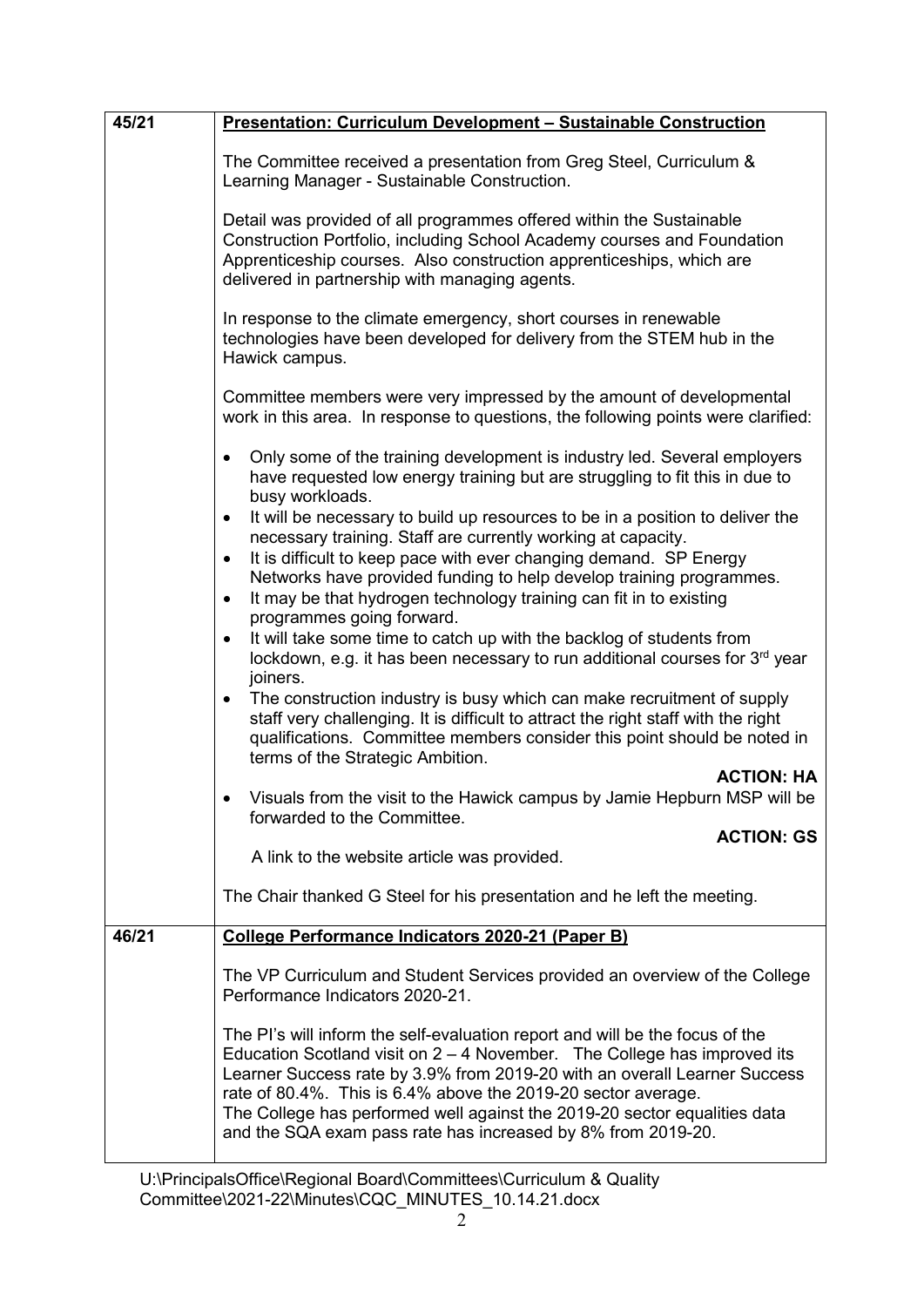|       | The FE full-time total withdrawal figure remains high. The FE part-time figure<br>is also high due to a number of school students that did not complete their<br>programme. Too many students are still withdrawing before the end of their<br>course.                                                                                                                                                           |  |
|-------|------------------------------------------------------------------------------------------------------------------------------------------------------------------------------------------------------------------------------------------------------------------------------------------------------------------------------------------------------------------------------------------------------------------|--|
|       | Of the 261 COVID returners from 2019-20, 223 completed successfully in<br>2020-21. Not all students returned; some lost enthusiasm. There are<br>currently 46 returners from 2020-21, of whom 32 are construction apprentices.                                                                                                                                                                                   |  |
|       | Committee members queried the effect of the amended guidelines on figures.<br>The VP Curriculum and Student Services advised that this had been beneficial<br>for the College, whereby it had a detrimental effect the previous year.<br>Reporting will be difficult until all COVID returners have completed and<br>colleges are all back on a level playing field.                                             |  |
|       | The improving HE part-time figure of 91.5% was noted. However, many of the<br>these individuals are employed and highly motivated. They lend themselves<br>better to online delivery and the College is not required to create a work<br>placement for them.                                                                                                                                                     |  |
|       | The issue of FE full-time withdrawals was discussed. Although some students<br>were lost due to being unable to undertake practical activity during COVID,<br>this is a perennial problem. It was noted that those leaving to go into<br>employment are not counted as a positive. Also a considerable number of<br>young people are not familiar with the subject they have signed up for.                      |  |
|       | The AP Quality and Development advised that Education Scotland has<br>compiled a national report in which a reduction in success in SCQF Level 4<br>programmes was noted. One of the recommendations is for colleges to<br>scrutinise this group of students.                                                                                                                                                    |  |
|       | Committee members approved the report.                                                                                                                                                                                                                                                                                                                                                                           |  |
| 47/21 | Draft Self-Evaluation Report & Enhancement Plan (Paper C)                                                                                                                                                                                                                                                                                                                                                        |  |
|       | The AP Quality and Development presented the draft Self-evaluation and<br>Enhancement Plan, which reflects the guidance from Education Scotland that<br>colleges are still in a recovery period. The report provides a summary of the<br>College and its response to COVID-19 and sets out a plan for improvement in<br>2021-22. The How Good is our College document was considered when<br>preparing the plan. |  |
|       | Several themes were considered in the self-evaluation report under the<br>headings "what we do well" and "what we need to improve".                                                                                                                                                                                                                                                                              |  |
|       | Eight areas for development have been identified in the Enhancement plan.<br>Education Scotland have been provided with a draft copy of the plan ahead of<br>their visit on $2 - 4$ November.                                                                                                                                                                                                                    |  |
|       | Progress on the plan will be monitored internally by SLT. Each department<br>produces a self-evaluation and development plan which are aggregated into<br>an overall college plan.                                                                                                                                                                                                                               |  |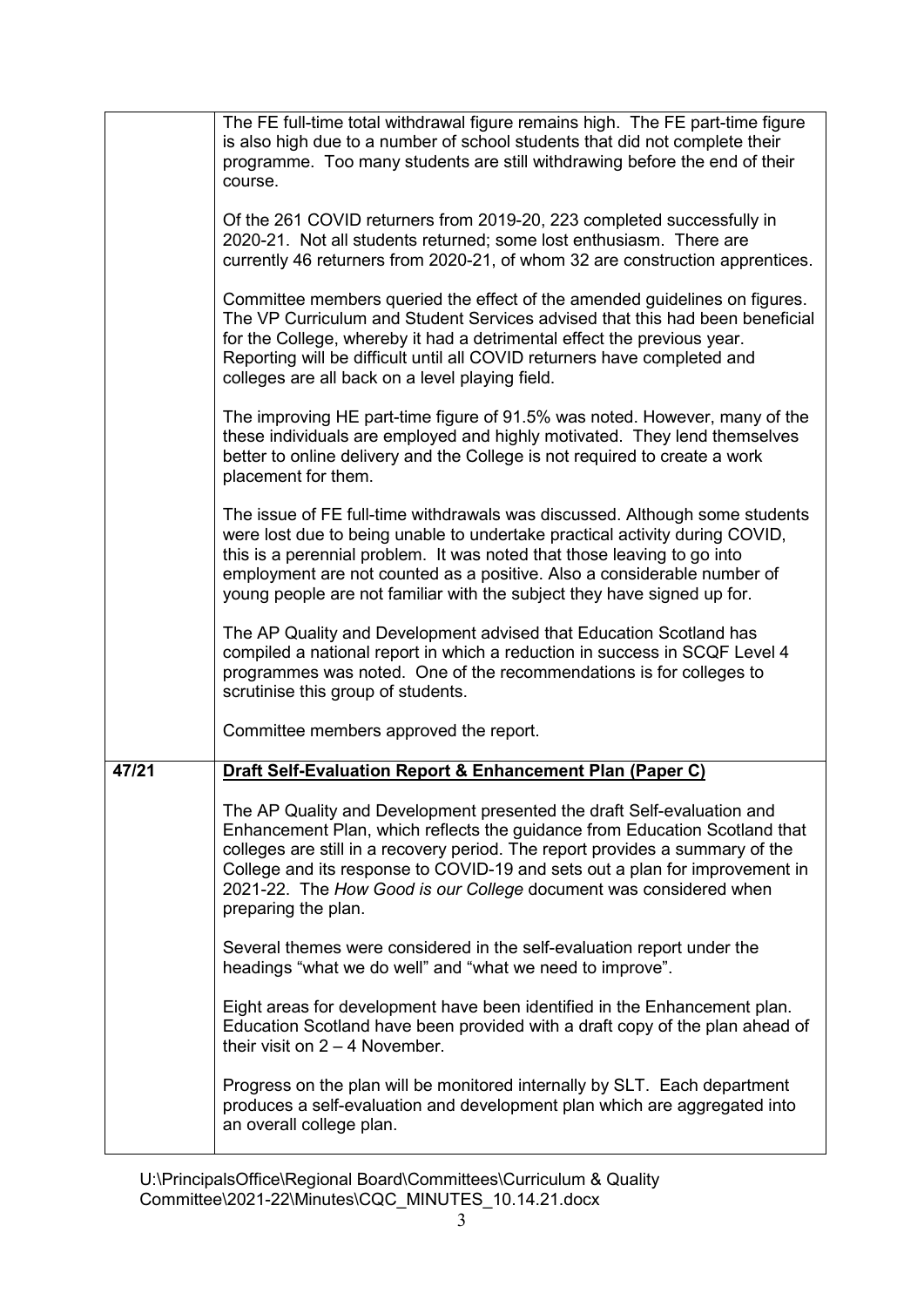|                                                                                                                      | A progress report will be provided to CQC in February and June.                                                                                                                                                                                 |  |  |  |
|----------------------------------------------------------------------------------------------------------------------|-------------------------------------------------------------------------------------------------------------------------------------------------------------------------------------------------------------------------------------------------|--|--|--|
|                                                                                                                      | <b>ACTION: JG</b><br>The draft Self-evaluation report and Enhancement Plan was approved.                                                                                                                                                        |  |  |  |
| 48/21                                                                                                                | <b>Annual Report to the Board (Paper D)</b>                                                                                                                                                                                                     |  |  |  |
|                                                                                                                      | The draft Annual Report to the Regional Board was approved.                                                                                                                                                                                     |  |  |  |
| 49/21                                                                                                                | <b>Strategic Risk Register (Paper E)</b>                                                                                                                                                                                                        |  |  |  |
|                                                                                                                      | The VP Curriculum and Student Services presented the formal report of the<br>updated Risk Register and summarised the amended curriculum risks.                                                                                                 |  |  |  |
|                                                                                                                      | The two red risks relating to financial stability are uncertain and outwith the<br>control of the College but planning is ongoing around these scenarios.                                                                                       |  |  |  |
|                                                                                                                      | Positive feedback was provided on the new format of the Risk Register which<br>members found much easier to understand.                                                                                                                         |  |  |  |
|                                                                                                                      | No further risks were identified.                                                                                                                                                                                                               |  |  |  |
| 50/21                                                                                                                | <b>Future Skills Strategy Progress (Paper F)</b>                                                                                                                                                                                                |  |  |  |
| The Committee received an update on progress against the Future Skills<br>Strategy, which was launched in June 2021. |                                                                                                                                                                                                                                                 |  |  |  |
|                                                                                                                      | A summary of actions to date against each of the five strategic objectives was<br>provided. There is considerable overlap in some areas, i.e. the Turing<br>Scheme aligns with both global and citizenship and environmental<br>sustainability. |  |  |  |
|                                                                                                                      | The decision not to have a separate digital strategy within the College was<br>queried, given that the digital thread is so prominent throughout the College.                                                                                   |  |  |  |
|                                                                                                                      | The VP Curriculum and Student Services advised that the College has signed<br>up to Colleges Scotland Digital Strategy.                                                                                                                         |  |  |  |
|                                                                                                                      | It was agreed to include a statement around the underpinning programme of<br>staff development to deliver the future skills strategy for students.<br><b>ACTION: HA</b>                                                                         |  |  |  |
|                                                                                                                      | The Committee noted the progress made against the Strategy.                                                                                                                                                                                     |  |  |  |
| 51/21                                                                                                                | <b>Quality and Development Update (Paper G)</b>                                                                                                                                                                                                 |  |  |  |
|                                                                                                                      | The AP Quality and Development presented an update report on the following<br>areas:                                                                                                                                                            |  |  |  |
|                                                                                                                      | <b>Learning and Teaching Observations 2020-21</b><br>Education Scotland has the outcome of Learning and Teaching<br>Observations during 2020-21 and are keen to see the progress this year.                                                     |  |  |  |
|                                                                                                                      | The quality of learning and teaching is measured during the observations.<br>All teaching staff will be observed biannually, with around 42 observed this                                                                                       |  |  |  |

U:\PrincipalsOffice\Regional Board\Committees\Curriculum & Quality Committee\2021-22\Minutes\CQC\_MINUTES\_10.14.21.docx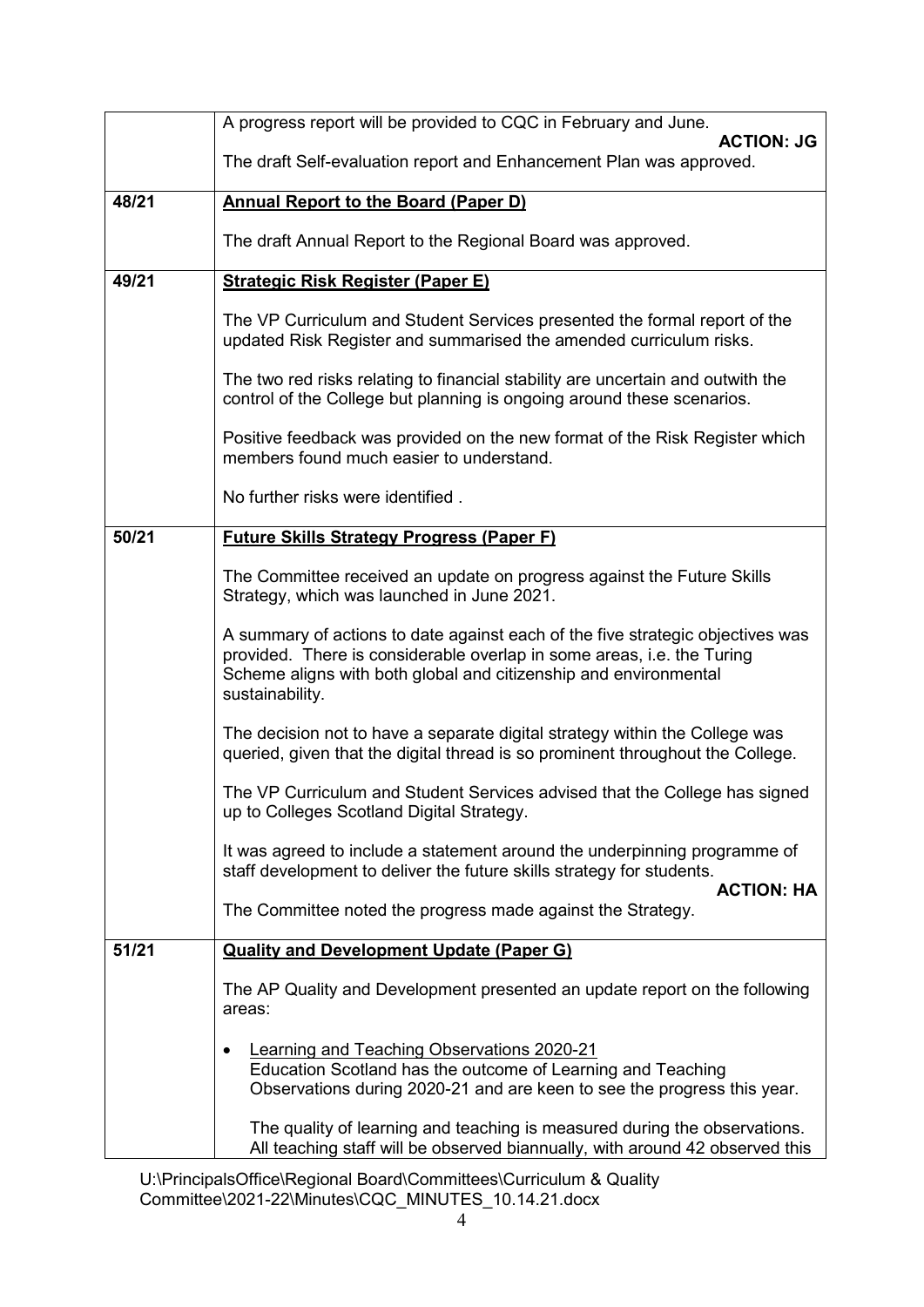|       | year. To date, three observations have taken place. At the end of the<br>observation, a summary containing areas for development is agreed by the<br>lecturer and observer. This is forwarded to the Curriculum and Learning<br>Manager and will form part of the discussion at the annual staff review.<br>Staff will undertake development in the year they are not being observed.<br>Complaints from 1 July 2021 to the present date<br>A total of 12 Level 1 complaints have been received to date. No Level 2<br>complaints have been received.<br><b>Annual Student Discipline 2020-21</b><br>There was only one temporary exclusion during academic session 2020- |  |  |  |
|-------|---------------------------------------------------------------------------------------------------------------------------------------------------------------------------------------------------------------------------------------------------------------------------------------------------------------------------------------------------------------------------------------------------------------------------------------------------------------------------------------------------------------------------------------------------------------------------------------------------------------------------------------------------------------------------|--|--|--|
|       | 21.<br>The Committee noted the content of the report.                                                                                                                                                                                                                                                                                                                                                                                                                                                                                                                                                                                                                     |  |  |  |
| 52/21 |                                                                                                                                                                                                                                                                                                                                                                                                                                                                                                                                                                                                                                                                           |  |  |  |
|       | Enrolment 2021-22 Update                                                                                                                                                                                                                                                                                                                                                                                                                                                                                                                                                                                                                                                  |  |  |  |
|       | The VP Curriculum and Student Services provided a demonstration of<br>ProSolution, the new MIS system.                                                                                                                                                                                                                                                                                                                                                                                                                                                                                                                                                                    |  |  |  |
|       | The HE full-time enrolment target of 252 has been met. FE full-time<br>enrolments are at 838. which is 103 short of the 941 target. A further 18<br>enrolments, e yet to be fully processed will change the figures to 256 and 852<br>respectively.                                                                                                                                                                                                                                                                                                                                                                                                                       |  |  |  |
|       | Credits are 1300 under target. Apprentices are 400 under target but it may be<br>possible to move these into other activities. SFC has requested detail from<br>colleges before making a decision.                                                                                                                                                                                                                                                                                                                                                                                                                                                                        |  |  |  |
| 53/21 | <b>Learning for Leading (Paper H)</b>                                                                                                                                                                                                                                                                                                                                                                                                                                                                                                                                                                                                                                     |  |  |  |
|       | The VP Curriculum and Student Services presented three further reports of<br>visits undertaken during session 2020-21. Management responses to all<br>areas highlighted for attention from visits undertaken in 2020-21 were<br>provided. All actions are now closed.                                                                                                                                                                                                                                                                                                                                                                                                     |  |  |  |
|       | The Committee was reminded that management require time to provide<br>responses to the matters highlighted for attention. Reports submitted for visits<br>undertaken during this period will be presented at the next CQC meeting in<br>February.                                                                                                                                                                                                                                                                                                                                                                                                                         |  |  |  |
| 54/21 | <b>Equality &amp; Diversity - Equalities Action Plan Update (Paper E)</b>                                                                                                                                                                                                                                                                                                                                                                                                                                                                                                                                                                                                 |  |  |  |
|       | The Committee received the first progress update against the 4-year<br>Equalities Action Plan.                                                                                                                                                                                                                                                                                                                                                                                                                                                                                                                                                                            |  |  |  |
|       | Different individuals have been assigned to each of the outcomes, therefore<br>sharing responsibility.                                                                                                                                                                                                                                                                                                                                                                                                                                                                                                                                                                    |  |  |  |
|       | The Committee noted the good progress made against the action plan.                                                                                                                                                                                                                                                                                                                                                                                                                                                                                                                                                                                                       |  |  |  |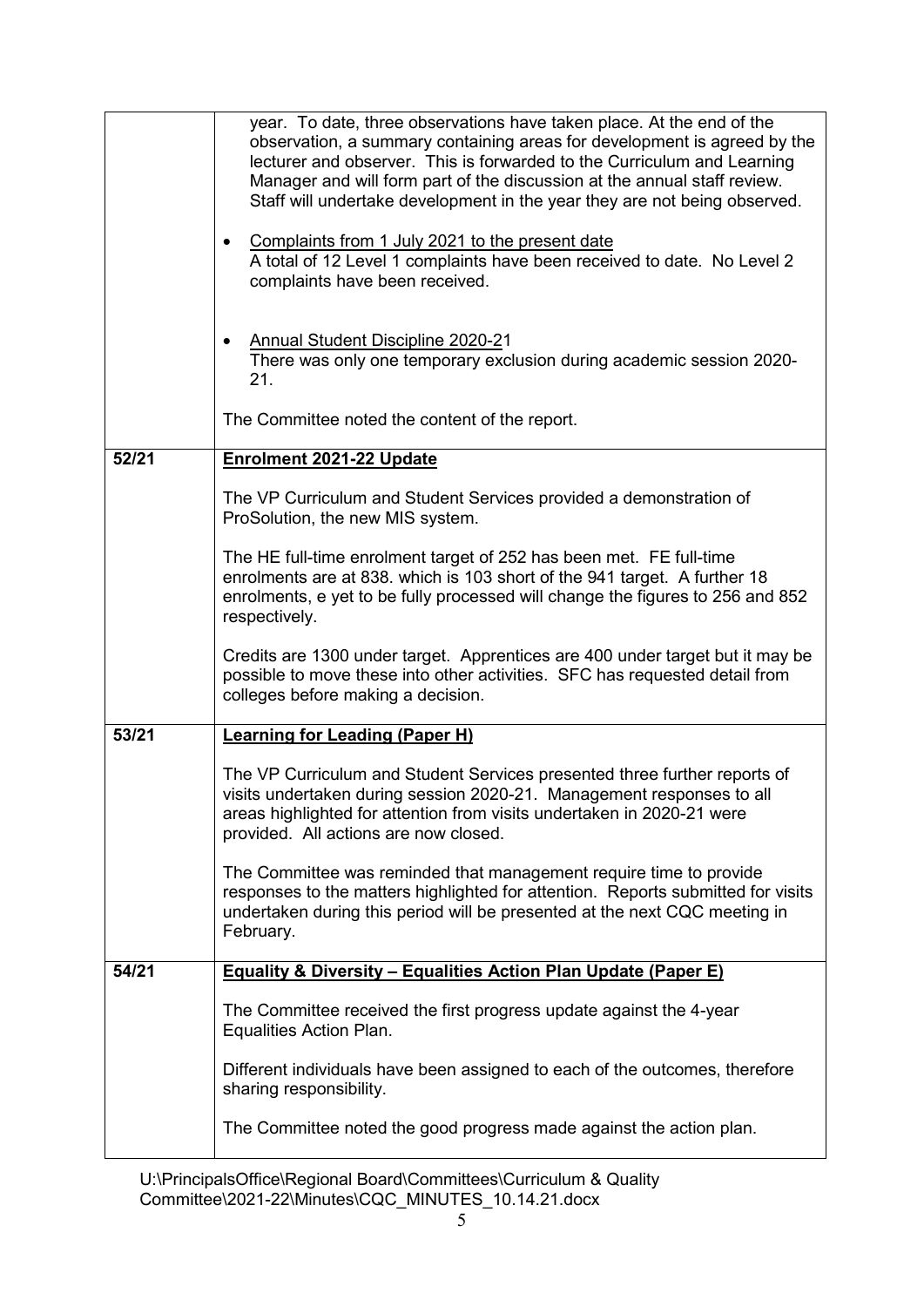| 55/21 | <b>Papers for Publication</b>                                                                                 |  |  |  |  |
|-------|---------------------------------------------------------------------------------------------------------------|--|--|--|--|
|       | All papers will be published with the exception of any draft papers or those<br>containing confidential data. |  |  |  |  |
|       | It was noted that complaints data should be non-gender specific to avoid being<br>attributable.               |  |  |  |  |
|       | <b>ACTION: JG</b>                                                                                             |  |  |  |  |
| 56/21 | <b>Any Other Business</b>                                                                                     |  |  |  |  |
|       | There was no further business for discussion.                                                                 |  |  |  |  |
|       | The Chair thanked committee members for their contribution, participation and<br>attendance.                  |  |  |  |  |
| 57/21 | Date of Next Meeting                                                                                          |  |  |  |  |
|       | The next meeting will take place at 4.30 pm on Thursday 17 February 2022.                                     |  |  |  |  |